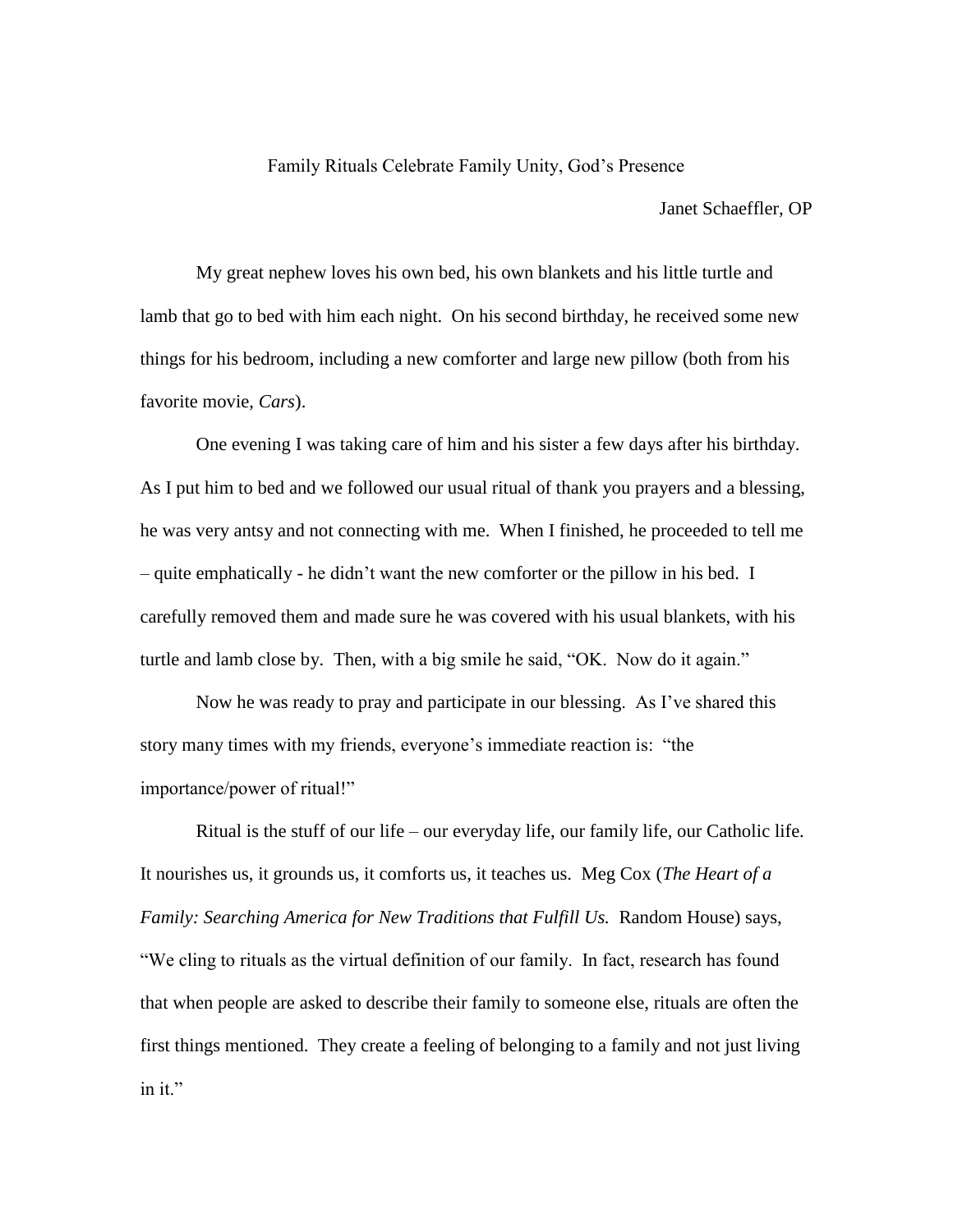The rituals we celebrate in family are holy in themselves, for God's presence shouts first and foremost in the relationships of family life. (Give quote) At the same time, they ground us, prepare us, move us to the rituals of our Catholic family, the rituals which abound in our Catholic way of life.

What are the rituals that surround your family life? That celebrate your family? That slow down the pace of life? That celebrate the uniqueness of each and every one of you? That give thanks for the presence of God intimately, uniquely and constantly with you?

- Many families have family meetings once a month. Ask: How are we doing a as a family? Does anything need to be changed? How will we do it?
- Schedule one night a week for "total family" activities and let nothing interfere. The night may be changed, but save one night to do something as a family – at home or outside the home. Let different members choose the activity.
- One of the most unique and important times of the day for rituals is bedtime. Bedtime is a crucial time and, although the busy-ness of family schedules provides a challenge, it is a time that cannot be rushed and should not be skipped. The actual look of the bedtime ritual will vary from family to family, but its peacefulness and closure to the day will bring much to everyone's life. Years ago there was a book, *The Power of Negative Thinking* by Sidney Simon, which told of a master teacher, Mamie Porter. At the end of the week, Mamie asked her student teachers three questions. These three questions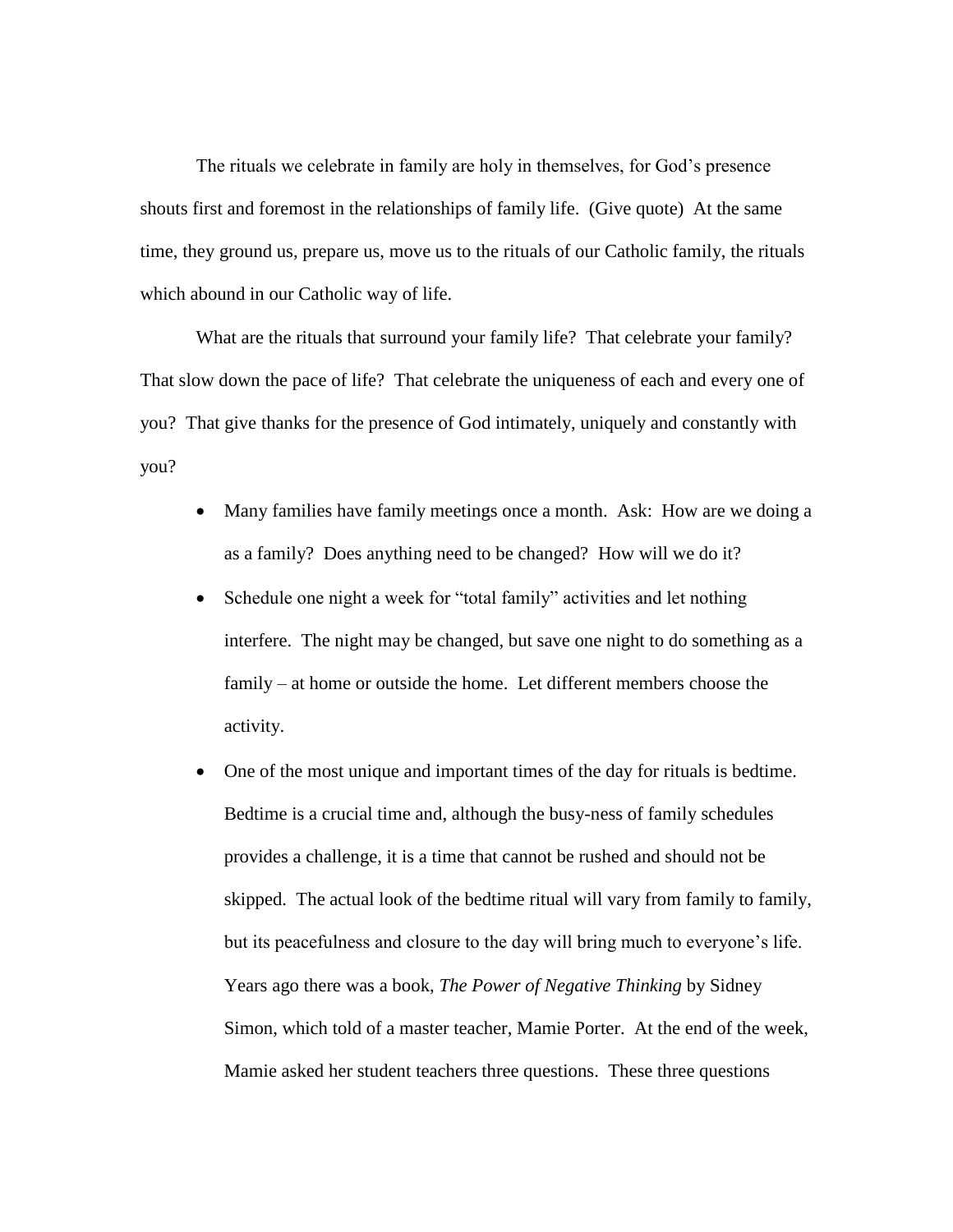could be adapted to night-time conversation with children which could then flow into night-time prayer. The adaptations are:

- o What were you happy about today?
- o If you had today to do over, is there anything you would do differently?
- o Is there anything I can help with? any way I can help you with something?

These questions provide the inroads for insightful conversations between parents and children concerning what happened during their day and all the feelings evoked by the happenings and then lead to prayers of gratitude, of sorrow, of petition, recognizing God's presence in the everydayness of life.

- Family meal time is another rich, indispensable time for rituals and traditions. Research shows the multitudinous reasons/benefits for eating together. Parents might need to work at enabling good conversations at mealtime. Try some discussion starters:
	- o What's the best thing that happened to you today?
	- o When and why did you laugh today?
	- o When did you think about God today?
	- o What kind of "owies" did you get today on your body? On your heart?
	- o If you could use only one word to describe your day today, what would it be and why?